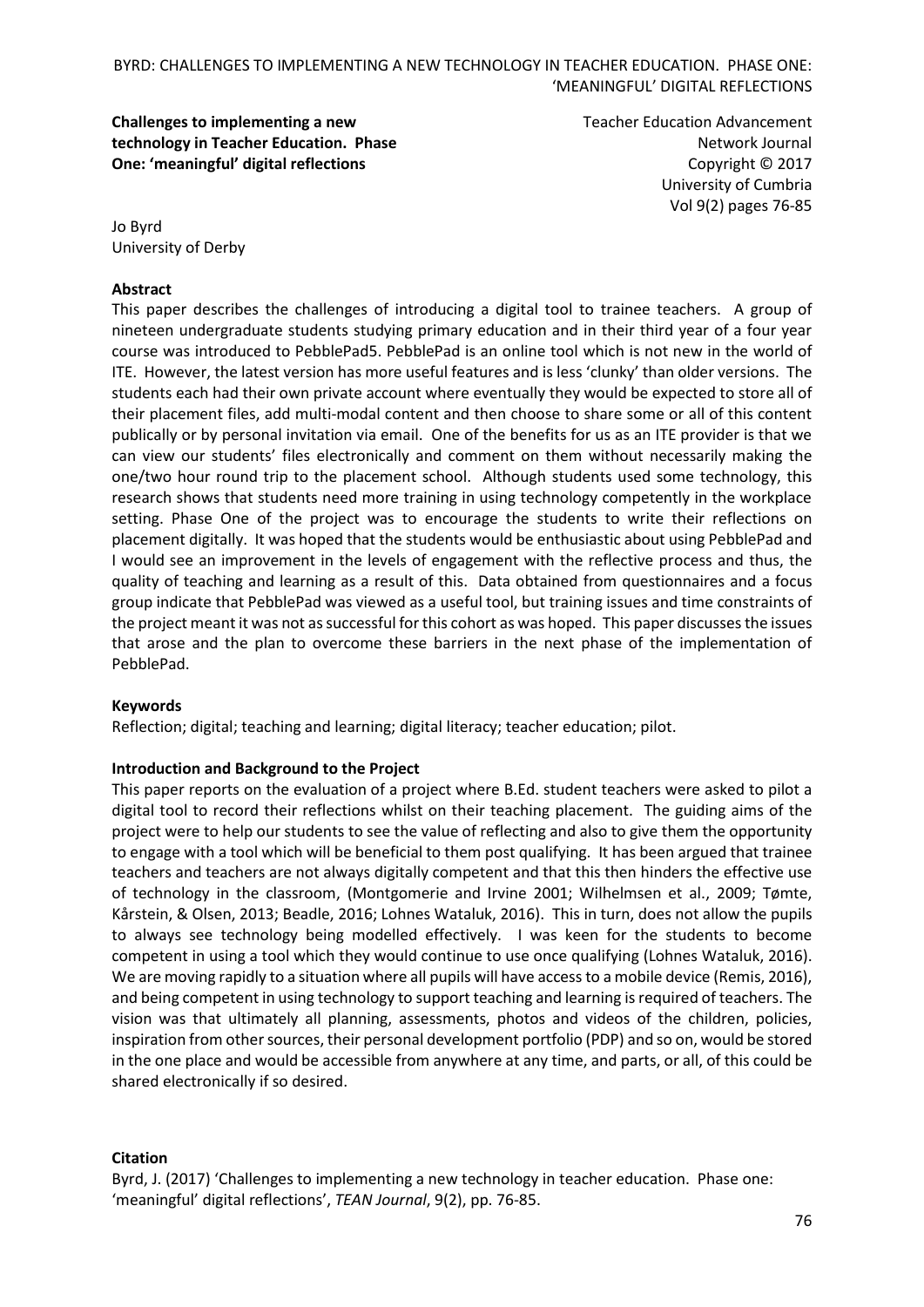Reflective practice has become synonymous with ITE. On our B.Ed. course there are currently three or four taught modules that have within them the title 'Reflective Practice'. These modules are based around the school placement practice for the year. Within the modules, there is an expectation that the students will form an understanding of reflective models of practice and will engage in reflection, both of a personal nature and from a teaching and learning perspective. In the first two years the students are asked to complete a Record of Reflective Practice (RRP). The RRP is in paper format separated into each T-Standard (Teaching Standards for England, DfE (2011)). Students are expected to write reflections pertaining to each T-Standard.

Only 19 students were in the third year of the four year course, the other 75 were completing in three years. As this was a small cohort and I knew them well most students felt comfortable expressing their views on completing the RRP. It was felt to be *'*tedious'; time consuming'; a 'waste of time'; 'just a box to tick'; 'a burden'; and something the students only 'do because we have to'.

Looking at the quality of reflective comments made and having discussions with the students it was clear that most reflective comments were made retrospectively and it was actually merely a tick box exercise. It seemed that as Gore & Zeichner (1991) wrote regarding their analysis of some models of reflective practice:

In some extreme cases, the impression is given that as long as teachers reflect about something, in some manner, whatever they decide to do is acceptable, since they have reflected about it, (Gore & Zeichner, 1991:120).

It was decided that this small cohort would trial an online tool. By allowing the students more flexibility and choice over what to reflect upon and how to reflect Ispeculated that the students would have a sense of ownership and the digital tool would seem more accessible and attractive to them. The University had just bought 30 licences for PebblePad5 and so each student was given an account. The students did not have to use these accounts for their reflections - if they had a different digital tool that they were familiar with they were encouraged to use that, similarly, they could continue to use the traditional paper format (RRP).

Phase one of this project, then, was to familiarise the students with the tool by asking them to write their reflections regarding their teaching practice online. Within Education, there are different understandings of reflective practice, but a common agreement is one stated by Finlay, that reflective practice is the 'process of learning through and from experience towards greater insights of self or practice' (Finlay, 2008:1). In this title I have used the term 'meaningful' to signify that the reflections have relevance to the student: all too often I felt that students were paying lip service to the process of reflection. It was hoped that through the introduction of a digital tool where the students would construct the content multi-modally and in a format that had personal meaning and significance, the quality and relevance of the reflections would improve. The use of this tool follows the constructivist notion that teaching and learning are active processes. I follow the philosophy that the process of reflection is as important as the end product. The idea was that the students would link their reflections to work elsewhere, for example theory, models of learning, inspirational pictures, displays and TEDx talk, to name but a few, which some of them did.

### **Literature Review**

There are two elements to this review: the first concerns itself with reflection; the other with digital competencies and use of technology in the primary classroom by the teacher. I was aiming to improve the students' capabilities in both of these areas.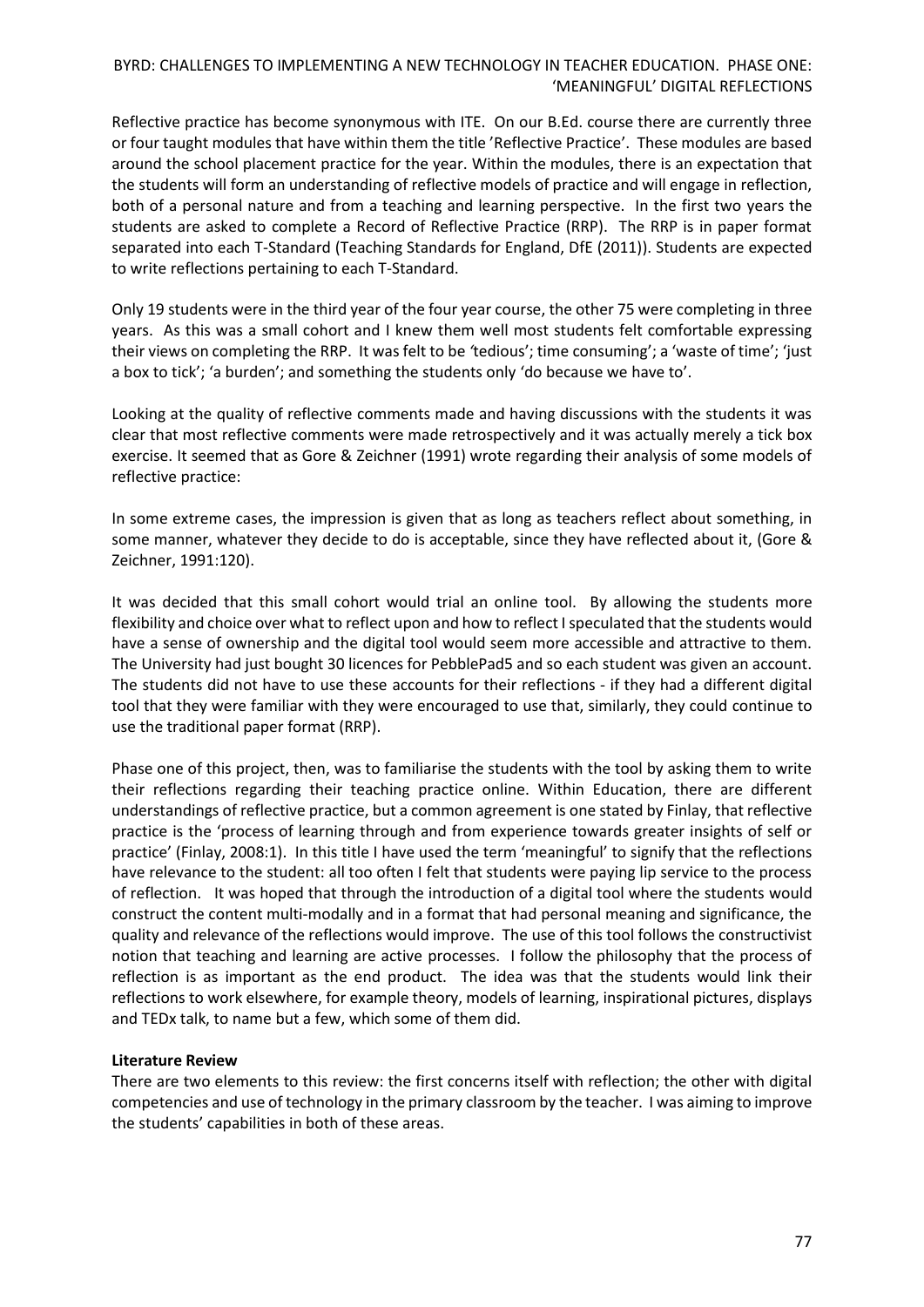Ottenson (2007) discusses the problem I encountered, whereby students feel they think all the time and become frustrated with this externally imposed reflective structure that is demanded of them. As Larrivee states, 'The process of becoming a reflective practitioner cannot be prescribed', (Larrivee, 2000:296). Tarrant (2013) argues that if being reflective is externally imposed on someone then it will not be effective. The person doing the reflection should have ownership of this process; they should see the value in doing it, for as Bolton (2010:8) points out: the difference between being reflective or not, is having '20 years' of experience, or one year of experience repeated 20 times.' It is a lifelong endeavour to challenge one's own practices and beliefs and to strive to change and be adaptable and open minded. However, the notion of critical reflection is not always clear to students, (James 2007; Finley, 2008; Moon, 2009) and this is something that needs to be modelled. Moon (2004) suggests that the representation of learning is a further source of learning material. As the learner captures and records her thoughts, the learner re-organises her thoughts and the presentation of ideas; 'she is sorting out her understanding of those ideas and is learning more since the organisation and clarification of ideas are a process of learning' (Moon,2004:14). These re-presentations of learning represent a process of reflection within a chosen medium, rather than a 'direct mirror of what happens in the head' (Moon 2004, 80). This results in secondary learning or a deeper level of learning.

I proposed that the students should ask their mentors to film them and then to reflect on this together. Seeing oneself on film can be a very daunting and intimidating process, but as McCullagh, Bell & Corscadden (2013) state, the benefits, if done well, can be immense. McCullagh et al. (2013) reported that the students they trialled this with were able to view themselves in a way they had not before. More importantly, perhaps, they were able to see pupils' reactions to their teaching. Doing this in the moment of teaching is a difficult skill for even the most experienced teachers, but for student teachers who have so many other things to think about, not least, where they are in the lesson plan, it is almost impossible. This is why Wildman & Niles (1987), Hatton & Smith (1995), Berliner (2001) and Tarrant (2013) argue that reflection-in-action (Schon, 1983) is too difficult for the student teacher. A further use of videoing used by McCullagh et al. (2013) was for mentors to also be filmed. The mentor would then sit with the student and model the reflections s/he had. This allowed the students to see that experienced teachers did indeed reflect. Our students reported that their mentors *'did not have to write down their reflections'*. The assumption therefore being, '*why should we*?' Alger (2006) and Hoath (2012) question whether teachers do engage in reflective practice. Wildman and Niles (1987) suggest that teachers do not have the time to reflect in an objective way. The luxury of time to be able to stand away from their practice and analyse what they are doing and why and to search for better solutions is not something the average primary school teacher has (Van Manen, 1991).

Reflecting as part of a university course, however, is not without its challenges: the student knows what s/he should say to 'pass'. This is not the same necessarily as being very open and honest with one's own thoughts. There is also an imbalance of power between the student and the mentor or ITE tutor, (Hatton & Smith, 1995; Moon, 1999). There is a balance to be reached between being open, honest and flexible and doing this in a standardised way for public scrutiny.

Reflective practice is traditionally viewed as being something that happens in conversation with a peer, mentor or colleague, or in a private space when the practitioner puts pen to paper, (Powell, 2011) but this does not have to be the case. I wanted to discover if reflecting digitally and incorporating multi-media would lead students living in this digital age to have a sense of ownership over their reflections. Blau, Peled & Nasan (2014) discussed the phrases we have come to accept as reality, such as: 'digital natives'; 'the millennials' or 'google generation' – labels I was unconsciously applying to the students. They dispute these terms however and accept instead a far more appropriate term suggested later by Prensky (2007) of 'digital wisdom' - using technology wisely. This has less to do with the era in which someone is born and more to do with appropriately and competently using technology. I was aware our students were all competent in some areas of digital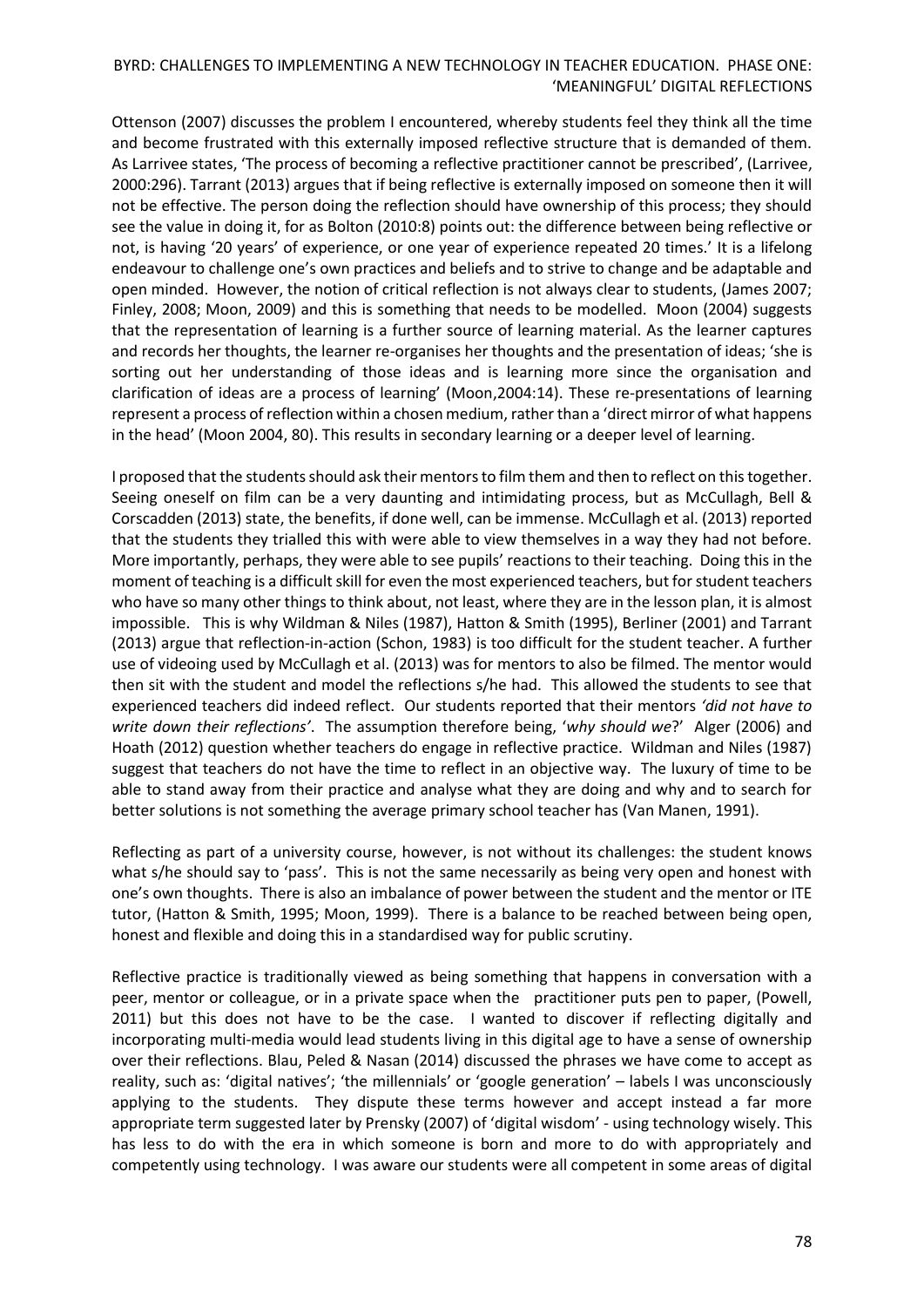communication – namely social media - but I was keen to begin to develop their professional use and competency of digital technologies. However, as Laurillard (2007) stated caution must be had in that we do not simply recreate what we do digitally in the same way as we do on paper. There is a capacity to transform practices (Laurillard, 2007) not merely to recreate them. Blau, Peled & Nasan (2014) found this to be the case when introducing technology to experienced teachers – new technology may not 'fit' existing pedagogical practices. Pedagogy may need to change and adapt to match appropriately and wisely. They found that this was a major reason more experienced teachers struggled more to adopt new technologies.

Kellsey & Taylor (2017) ask educators to re-evaluate the role of the teacher in the digital age where learners are all connected. With reference to Susskind & Susskind (2015) they discuss the term 'postprofessional age' and quote statistics that 'more people signed up for Harvard's MOOCs (Massive Open Online courses) in a single year than have attended the University in its 377 years' existence' (Susskind & Susskind, 2015 58, cited in Kellsey & Taylor, 2017). There is ambiguity about what the future will look for the next generation of pupils; about what we are educating them for (Susskind & Susskind, 2015), however, one thing is certain: our student teachers need to be digitally competent. I am aware, however, that this presents challenges, not least in terms of ITE staff having the skills, knowledge and pedagogical knowledge to be able to support our students (Koehler & Mishra, 2009; Puttick, Drayton & Karp, 2015).

# **Methodology**

*Research questions and design* The research questions were:

- Would students have a more positive disposition towards reflection (Bolton 2010) if they could choose an online digital tool?
- Would the use of this tool then continue to be used by the student to support their teaching practice?

This action research project started in October when the students first expressed their thoughts on the RRP and ran until the end of their placement period in May when I asked the students to complete a questionnaire and discuss the use of PebblePad. Crimmins (2016) writes about how, for her, her research choice was related to her personal experience:

We engage with our environment on both an affective/ emotional and intellectual level and our thoughts and feelings stimulate our action in the world (Crimmins, 2016:485).

This project similarly arose out of a personal observation and students' reactions. Noting students' frustration with the course requirements (i.e. reflection), I wanted to introduce a digital tool as I thought it would change how the students engaged with the process of reflection. The epistemological assumptions underpinning this project include the following:

- $\bullet$  The object of the enquiry is the 'I';
- Knowledge is uncertain;
- Knowledge creation is a collaborative process

(McNiff & Whitehead, 2006:26).

Action research is about looking for personal solutions that are pertinent to the particular case. In my project I was looking for ways to engage students better in the process of reflection and to equip them better to work digitally. There are no claims that knowledge is true and that there is only one answer, but more that there is a realisation that there are multiple answers and interpretations. Action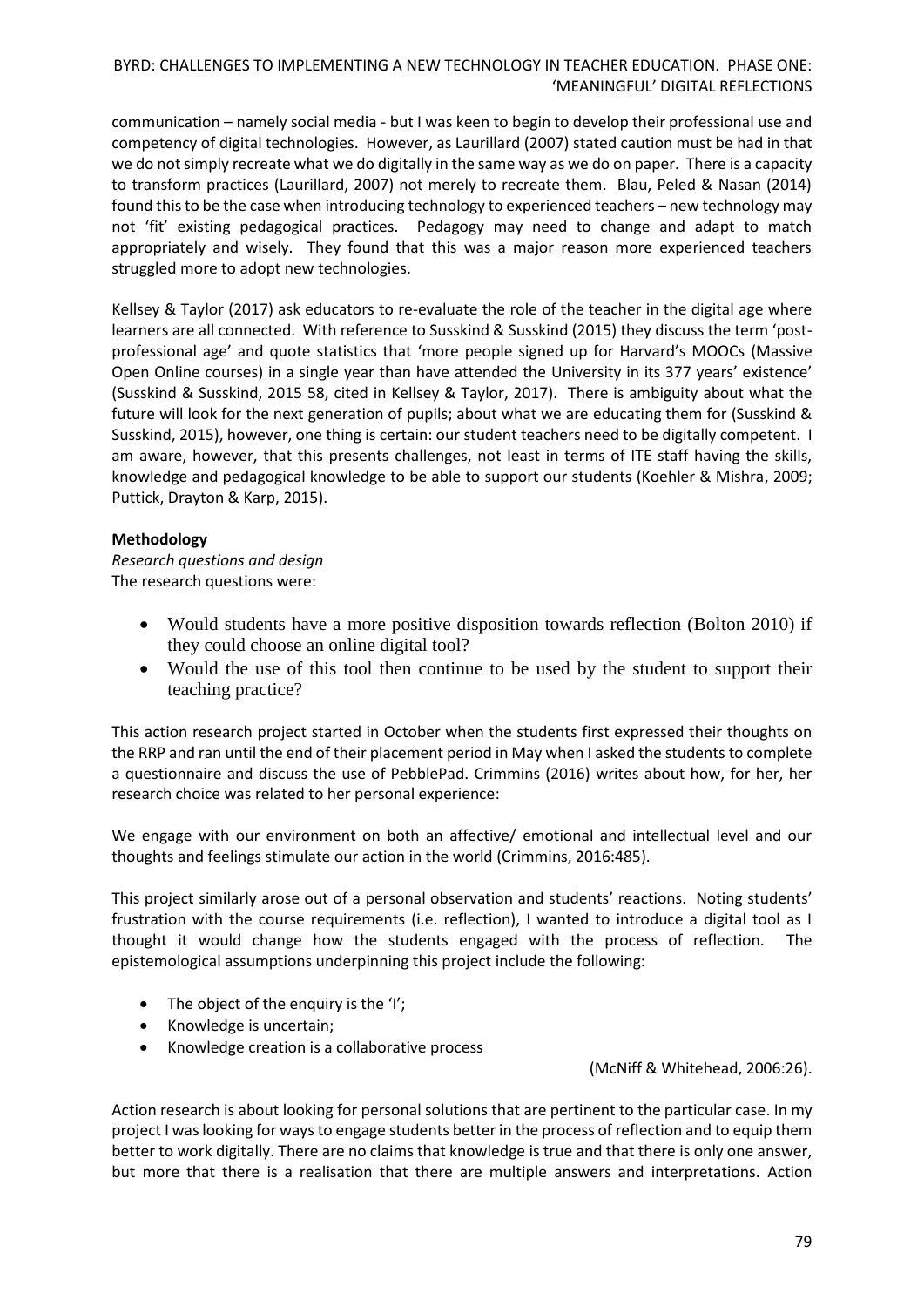research is a matter of inventiveness of trying things out and of one cycle of action-reflection leading onto another: a recognition that learning is never complete (McNiff & Whitehead, 2006). For this project, there were many possible solutions of improving the attitude to and therefore the quality of reflections; there were different digital tools and we could have also looked at changing expectations of the course requirements. The project was only one possible option and was trialled on a small group of students to examine the efficacy of the project, before rolling it out to larger cohorts.

I was the principle lecturer teaching on the placement module and knew the students well. This could be perceived as a dangerous position which could affect the outcomes of the research because of my 'insider' status. Practitioner based research is often criticised for the notion of being 'too close' to the research participants and therefore not critically distant enough from the research (Hammersley, 2000). However, from an interpretivist perspective – which is my own stance - research will always be viewed as partisan – it is impossible to capture everyone's viewpoints and perspectives, (Smith,2008). The insider status was also important as it allowed for me to gain access and trust from the students and they knew I had some potential for affecting change. I foster an environment where being open and critical is valued and not seen as a threat. The students were treated as adults who had valid and interesting points to make. As a result, they were very open about their thoughts on the imposed system of reflection and how they had treated it for the previous two assessed placements. It should be noted, that I empathised with the students as I would have struggled to complete the paperwork as it stood, too. There could have been possible bias in the initial comments about the RRP from the more vocal members of the group (Cohen, 2000). However, questionnaires that were administered after the students had been on placement confirmed the opinions of the RRP were widespread.

In order to gain views from all the students after their placement a questionnaire with open and closed questions was given to all students in class time. Whilst I acknowledge what people may put down on paper can be different to their actions (Silverman, 2010), I did have access to the actual work the students produced which validated their comments. A focus group of 9 students wasthen undertaken by me with those students who volunteered to share their thoughts and feelings on the process. Both those with strong positive and strong negative feelings were sought out in an effort to minimise bias and for parity of viewpoints. These views were known as the students were feeding back during sessions and I had access to the student accounts and could see how the students had interacted with it. The data comprise the thoughts and perceptions of the student teachers. This project followed the ethical guidelines from BERA (2011), and ethical approval was given by the University. It must be stated here that the follow up questionnaires and focus group were sought in effort to inform me how the process had worked and how I needed to move the project forward in to phase two. I am making no claims on this being a major research study or that it is even generalisable (Cohen, 2000).

### **Findings**

Data from the questionnaires are summarised below in Table 1.

**Table 1.** Students' views on completing the Record of Reflective Practice (RRP) and on PebblePad.

| Enjoy completing RRPs?                     | 5 Yes  | 14 No        |
|--------------------------------------------|--------|--------------|
| Value putting reflections into text rather | 14 Yes | 5 No         |
| than simply discussing it/ thinking it?    |        |              |
| Try using PebblePad5?                      | 15 Yes | 4 No         |
|                                            |        |              |
| PebblePad5 useful?                         | 11 Yes | 4N/A<br>4 No |
|                                            |        |              |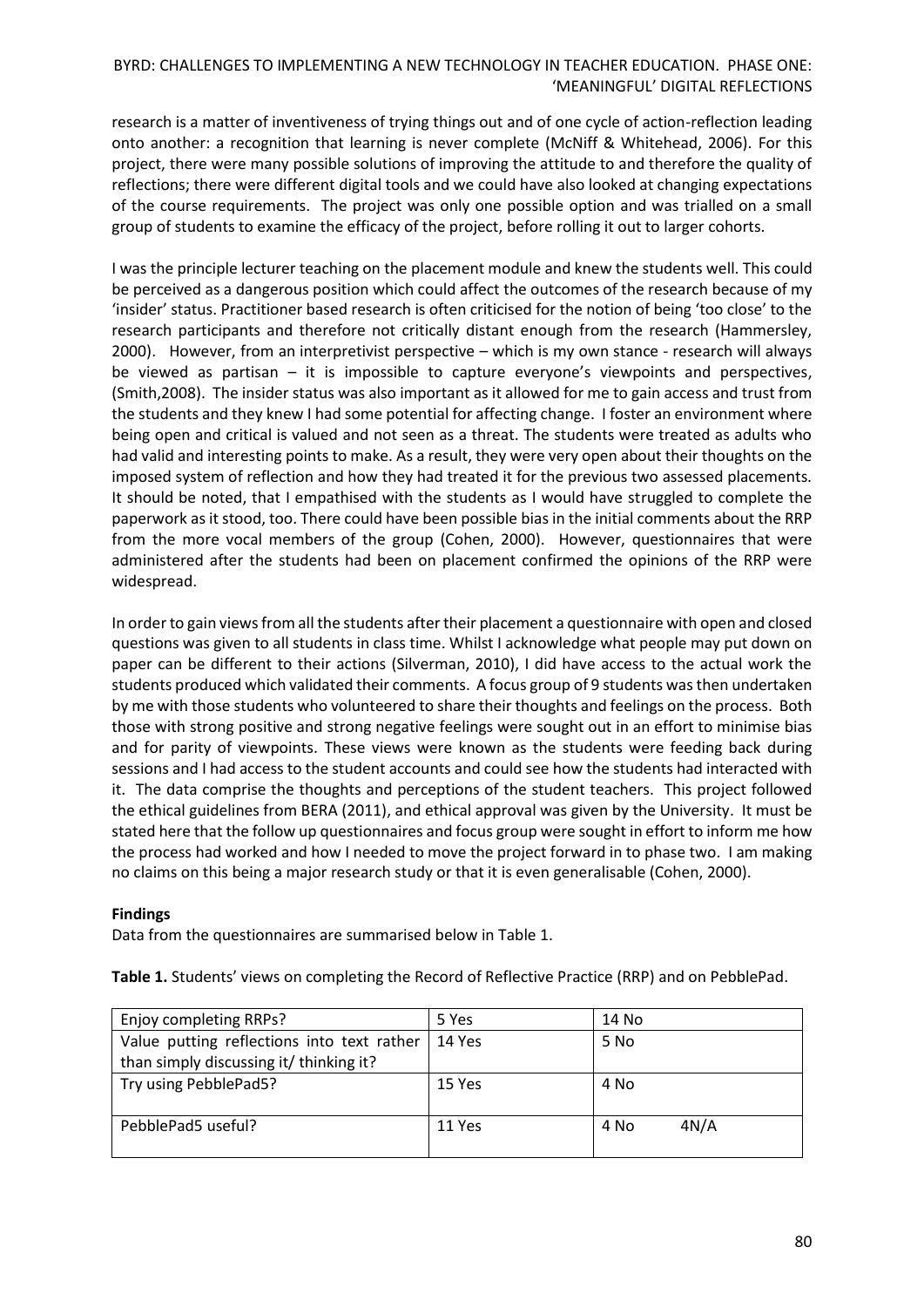From this it is clear that 14 of the 19 students did not like completing the RRP, however, 14 students did see value in writing down their reflections. This is an interesting observation. It is clear that the importance of reflection is not lost on the students. It can be found within the Teachers' Standards in England:

T4: *To reflect systematically on the effectiveness of lessons and approaches to teaching.* (DfE 2011).

It could be argued that the students felt that was the 'correct' answer given that it was the lecturer who was asking the questions (McCambridge, Witton & Elbourne, 2014). However, earlier comments have made it clear that the students felt able to express themselves without fear of judgements. They were not inhibited when saying they did not like the system the University had set up, i.e. the RRP. Also however, it is clear that the RRP did work for some students, which is why I wanted there to be flexibility, exchanging one externally imposed system for another was not my aim.

Not all of the 19 students engaged with PebblePad, the 4 who chose not to said they preferred to continue to use what they already knew (RRP). This was due to time pressures on teaching placement – working out how to use the new tool was considered to be too much with the pressures of planning for placement. Of the 15 who did engage with PebblePad, 11 found it useful. Reasons for not liking/ using PebblePad were accessibility in terms of internet access and ease due to unfamiliarity with the tool and a lack of time to practise and explore using the tool. Surprisingly for me, the issue of not being confident to use the tool featured quite often in the students' comments. It was a fact that due to a very tight timescale from receiving the licences and the students going off into placement, the students only had one training session at the University. Our learning enhancement team did, however, put more training videos on the University's digital platform. I had wrongly assumed that our students were 'digital natives' and part of the 'google generation' (Prensky, 2001).

Of course, it was not lost on me that I was substituting one tool for another and that it was the *process* of writing down reflections that the students had originally complained about.

The positive aspects of using a digital tool far outweighed the negative aspects, however. Table 2. displays the students' comments when discussing this.

| Positive                                                                                                                                                                                                                                                                                                                                                                                                                                                                                                | Negative                                                                                                                                                                                          |
|---------------------------------------------------------------------------------------------------------------------------------------------------------------------------------------------------------------------------------------------------------------------------------------------------------------------------------------------------------------------------------------------------------------------------------------------------------------------------------------------------------|---------------------------------------------------------------------------------------------------------------------------------------------------------------------------------------------------|
| 'Easy to use.'<br>'Multi media -options to do more than just write -less<br>description necessary, focus on the analysis.'<br>'Can do it on the bus on way home.'<br>'Photos add to memory.'<br>'Saves printing/paper costs.'<br>'Can access from anywhere -don't have to carry<br>paper around.'<br>'Safe in one place –less likely to get damaged/lost.'<br>'Phone app useful.'<br>'Can add bits in -stays neat -easy to keep as a<br>working document.'<br>'Reflections and evidence base together.' | 'Training- not confident.'<br>'Comfortable with format used for last 2<br>years.'<br>'Not always able to access the internet.'<br>'Safe quarding means can't take devices into<br>the classroom.' |

**Table 2**. Students' views on PebblePad.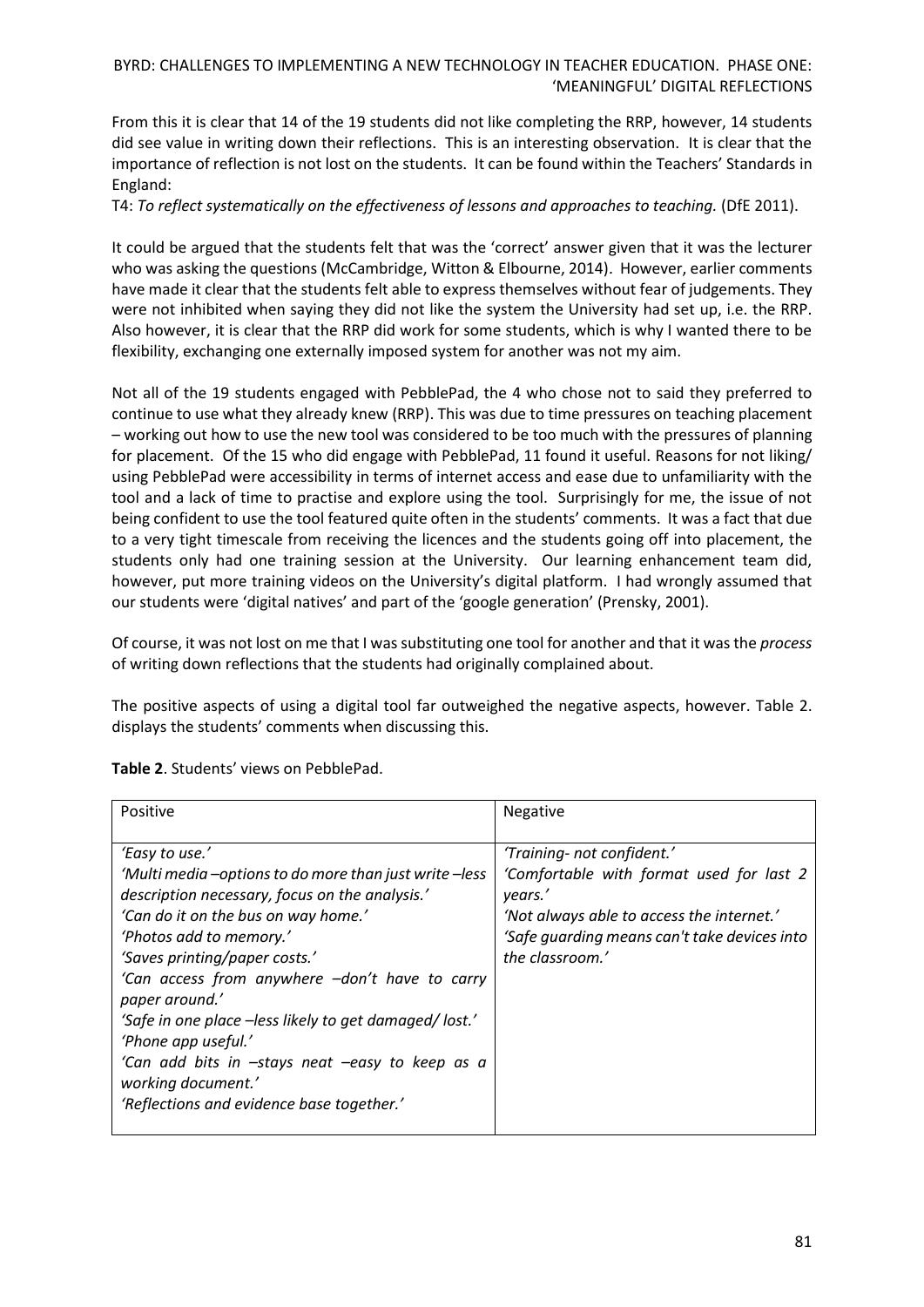The positive reasons for liking PebblePad can be similarly categorised into ease, flexibility, accessibility and multi-modal facility. The flexibility and the ability to structure reflections in a way that had more meaning for the students was recognised. Reflections did not have to be categorised into a neat box under one particular T-Standard. Using a multi-modal format allowed for students to focus more on an analysis rather than a description as photos and videos replaced the need for such descriptions. It was also reported to be neater and allowed for a better and more manageable way of storing information. Clearly for some students being able to write reflections that had significance to them but which did not have to be categorised into one particular T-Standard was helpful. Students reported having the flexibility to do this made the reflective process easier. Linking pictures and videos to aid discussions was also reported to help the writing process as less of 'stating the obvious' (writing the description) helped.

### **Discussion**

This pilot study was successful in that it highlighted the potential benefits of using a digital tool, but it also drew my attention to many areas of weaknesses in the implementation of the project. I realise that making assumptions about students embracing technology and change is wrong. Our students need much longer to become familiar with and then competent with this tool, (Angeli & Valanides, 2009).More time spent training the students with PebblePad and introducing them to PebblePad before asking them to use it on placement away from University will greatly enhance the confidence of the students (Lohnes Wateluk, 2016). To this end, it has been agreed that the B.Ed. Year 2 students will be given a licence next academic year and they will begin to upload small amounts of work to their account. This will ensure that when they enter Year 3, PebblePad will be a familiar tool. School based mentors will be introduced to PebblePad at their training at University and short video analysis sessions will be built into the training to support mentors on placement engaging with this practice. The current Year 3 students will continue to use PebblePad in their fourth year. More training will be given to support those students who are not yet confident. ITE staff have also anecdotally expressed their concern about their lack of knowledge and confidence in using PebblePad (Koehler & Mishra, 2009; Puttick, Drayton & Karp, 2015) so I will be developing training for the staff too. Video analysis sessions with the students will take place at the University by simulating some teaching. The intention will be to break down the apprehensions of seeing oneself on film and to begin instead to see the benefits of engaging in this type of practice (McCullagh et al. 2013). These students will also be supported to use this evidence base to construct an e-portfolio which can be sent to prospective employers. They will also be able to move to a paperless teaching folder. Furthermore, they will benefit from best case exemplars from this year's pilot to build on. Pelliccione & Raison (2009) document the benefits of this for their students when implementing e-portfolios.

Modelling reflections will also be a feature of further training. More structure to the reflections will be developed for those who require it. It became apparent this year that some of our students needed this. Reflections separated into categories other than Teachers' Standards will be modelled based on Gore & Zeichner's (1991) 'varieties' of reflection: academic reflection; social efficacy reflection; developmental reflection and social re-constructivist- critical reflection (James, 2007; Finley, 2008; Moon, 2009). I have now made example blogs to show how reflection can look different.

Before implementing this project, the students felt they did not 'own' their reflections, but rather this was an obligatory part of the placement requirements. Student teachers had been asked to write on a standardised form in a way that held little meaning or relevance for some of them. I agreed with Tarrant's (2013) comments about the need to own the reflections and similarly, the need to own the digital platform and how to present the reflections. Post phase one, it is clear that some students do need the structure to support them. During phase two of this implementation there will be an optional structure for those who need it, ideally I will still be looking for students to take ownership of how they present and organise their work.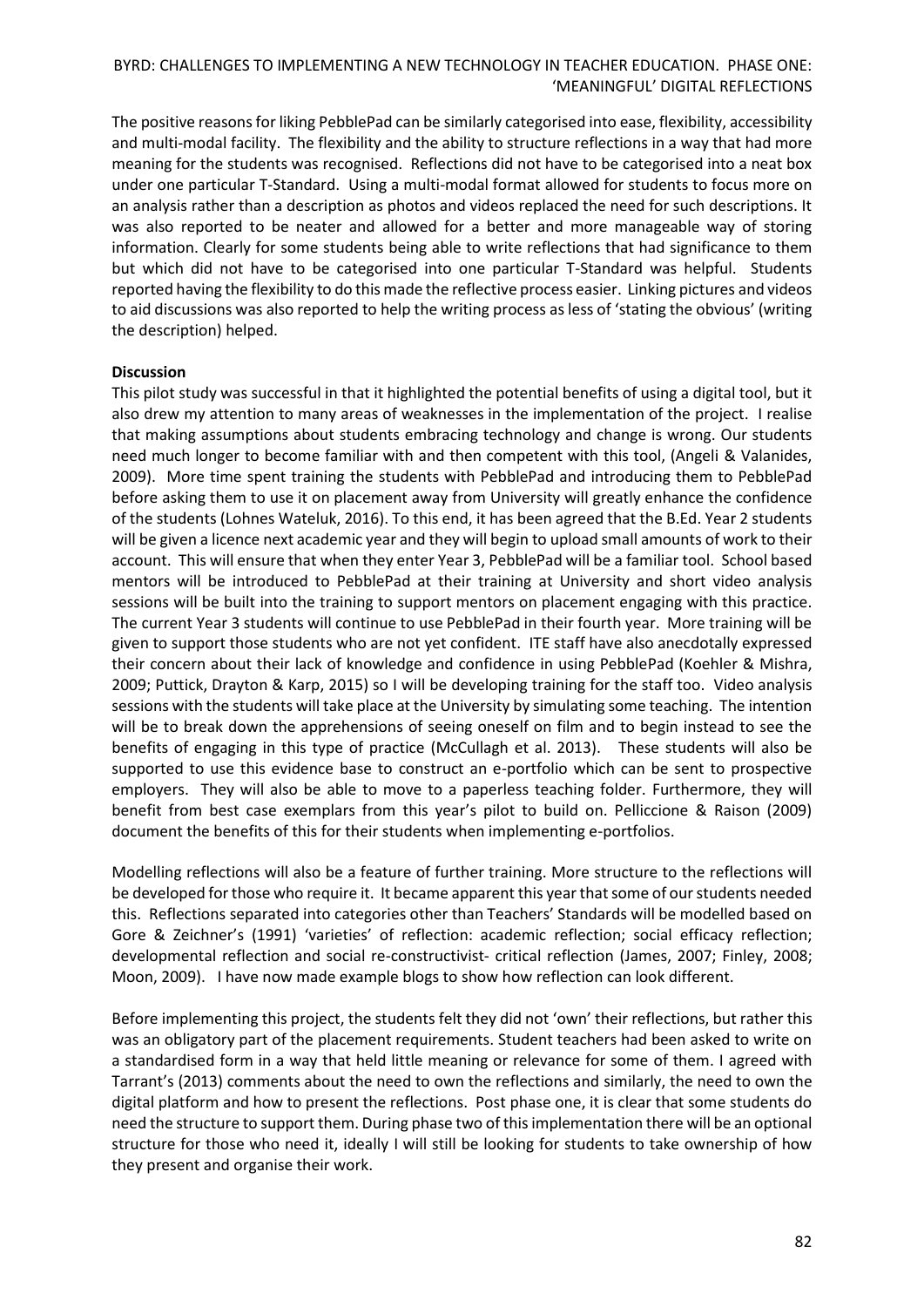The first research question: 'would students have a more positive disposition towards reflection (Bolton, 2010) if they could choose an online digital tool?' cannot be fully answered because the online tool was not as accessible for all of them as I had assumed. However, for the majority who did use the tool, the students were adding photos and videos and one added a TEDx talk that had had an impact on them and how they now viewed their practice. None of the students this year videoed themselves or their mentor but some are discussing doing that on their next assessed placement.

The discussions about more 'meaningful reflections' are not in as greater depth as I would have hoped because as a result of this trial, I have discovered that introducing a new digital tool has been tricky for more students than I would have expected it to be. The systems the students have been used to for the previous two years gave the students a sense of comfort and to change that actually caused more stress for some than I had anticipated. There are bigger issues here to do with change and institutionalising student teachers, but there is no space to discuss these in this paper. However, it has meant a change in focus from looking at the quality of reflections to discussing the implementation of a new digital tool.

Beadle (2016) argued that the introduction of technology can increase the stress levels of teachers and it cannot be assumed that technology will be readily embraced. It is hoped that this tool will allow student teachers to become competent with a tool that will be versatile enough to be used within the workplace post qualifying. However, without proper time for training and opportunities to practise, some students did report that using a new tool added to their stress and workload. Issues of connection and accessibility to devices in the classroom also need consideration – again this will be addressed at mentor training. Some students simply recreated the paper version of the RRP digitally (Laurillard 2007), whilst this was not the intention it was still welcomed as a first step. Those students now have the confidence to 'play' with the technology and use the features to develop their representations.

### **Conclusions**

In summary, the findings suggest that a digital tool can support a student teacher to make relevant reflections that have meaning and significance for the student and which support the student in their practice, but only with more support from us as lecturers and from the assistance of mentors (James 2007; Finley 2008; Moon, 2009). Some ITE staff will need guidance and support too and we will assess where we are as staff and how we need to develop (Koehler & Mishra 2009; Puttick, Drayton & Karp, 2015). Some students readily embraced the technology with little support and guidance and were competent in making it work for them. Reflections had meaning (Tarrant, 2013) and were not in a standardised format; links and videos were embedded in. These examples will be used to support students and staff in the next phase of this project. I intend to track the reflections of some of our students during the three years on their degree course with us to assess how these change over time. The aim is that all students will be using this tool or a similar one for all of their placement practice needs and relevant parts can be shared remotely. They will then use this tool to select relevant pages to create an e-portfolio that will be used when applying for jobs. Moreover, they will then have a tool that they can use post-qualifying, which will enable them to be more efficient.

Teachers not only need to model the effective use of technology for pupils (Beadle, 2016), they should also be using it to ease their workload. This discussion is rooted in functional digital literacy (Lohnas Watulak, 2016), our next challenge once our students are using this tool competently is to move towards a more critical digital awareness where we begin to situate an understanding of our use of technology in a broader context of choice and socio-positions.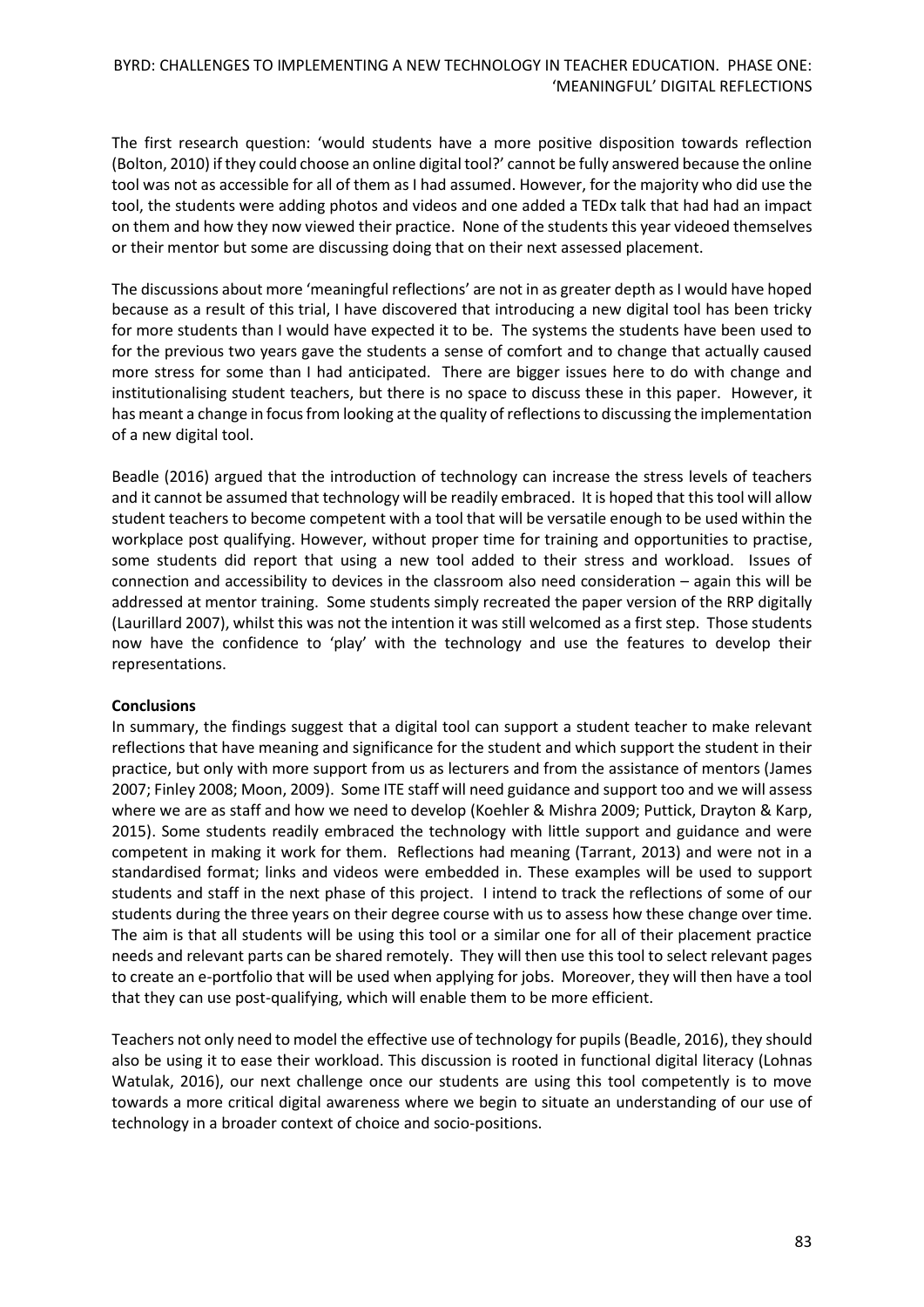### **References:**

- Alger, C. (2006) 'What went well. What didn't go so well: growth of reflection in pre-service teachers'. *Reflective Practice*, 7(3), pp.287-301.
- Beadle, H. (2016) 'Delivering the future workforce: A highlighting of the need to focus on the relationship between school teachers and technology', *TEAN Journal*, 8(1), pp. 106-115.
- BERA (2011) Ethical Guidelines for Educational Research. Available at: https://www.bera.ac.uk/wpcontent/uploads/2014/02/BERA-Ethical-Guidelines-2011.pdf (Accessed: 15 July 2016).
- Berliner, D.C. (2001) 'Teacher expertise', in Banks, F. & Shelton Mayes, A (eds.) *Early Professional Development for Teachers*. London: David Fulton/ The Open University. pp 273-296.

Bolton, G. (2010) 'Reflective Practice', *Nursing Standard*, 8(39), pp.49-56.

- Blau, I. Peled, Y., Nusan, A. (2016) Technological, pedagogical and content knowledge in one-to-one classroom: teachers developing 'digital wisdom', *Interactive Learning Environments*, (24)6, pp.1215-1230.
- Cohen, L (2000) *Research Methods in [Education.](http://eds.b.ebscohost.com.ezproxy.derby.ac.uk/eds/catalogitem/get?id=cat01750a%7CAN%7Cudc.590834&sid=19dcc38a-3fe1-4f29-a484-b031093f2c7f%40sessionmgr120&vid=11)* London: RoutledgeFalmer.
- Crimmins, G. (2016) A reflection on a humanistic approach to narrative inquiry into the lived experience of women casual academics, *Reflective Practice*, 17(4), pp.483-494.
- DfE (2011) Teachers' Standards. Available at: [https://www.gov.uk/government/uploads/system/uploads/attachment\\_data/file/283566/Tea](https://www.gov.uk/government/uploads/system/uploads/attachment_data/file/283566/Teachers_standard_information.pdf) [chers\\_standard\\_information.pdf](https://www.gov.uk/government/uploads/system/uploads/attachment_data/file/283566/Teachers_standard_information.pdf) (Accessed 10 May 2016)..
- Finlay, L. (2008) Reflecting on reflective practice. Available at: [http://www.open.ac.uk/opencetl/resources/pbpl-resources/finlay-l-2008-reflecting](http://www.open.ac.uk/opencetl/resources/pbpl-resources/finlay-l-2008-reflecting-reflectivepractice-pbpl-paper-52)[reflectivepractice-pbpl-paper-52](http://www.open.ac.uk/opencetl/resources/pbpl-resources/finlay-l-2008-reflecting-reflectivepractice-pbpl-paper-52) (Accessed: 10 September 2016).
- Gore, J., Zeichner, K. (1991) 'Action research and reflective teaching in preservice teacher education a case study in the United States'. *Teacher and Teacher Education,* 7(2), pp. 119-36.
- Hammersley, M. (2000) Taking Sides in Social Research: Essays on partisanship and Bias. London: Routledge.
- Hatton, N., Smith, D. (1995) 'Reflection in teacher education: towards definition and implementation'. *Teacher and Teacher Education,* 11(1), pp.33-49.
- Hoath, L. (2012) 'The emotions of reflective practice', *Primary Science*, 125, Nov/Dec 21-23.
- James, A. (2007) 'Reflection Revisited: Perceptions of Reflective Practice in Fashion Learning and Teaching,' *Art, Design & Communication in Higher Education* 5, pp.179–196.
- Kellsey, D & Taylor, A. (2017) *The Learning Wheel: A Model of Digital Technology.* St Albans: Critical Literacy Publishing.
- Koehler, M., Mishra, P. (2009) 'What is Technological Pedagogical Content Knowledge (TPACK)?' *Contemporary Issues in Technology and Teacher Education*, 9(1), pp. 60-70.
- Larrivee, B. (2005) 'Transforming teacher practice: becoming a critically reflective teacher', *Reflective Practice* 1(3), pp. 293 – 307.
- Lohnes Watulak, S (2014) 'Reflection in action: using inquiry groups to explore critical digital literacy with pre-service teachers', *Educational Action Research*, 2016 24(4), pp. 503–518.
- McCambridge, J., Witton, J., Elbourne, D.E. (2014) 'Systematic review of the Hawthorne effect: New concepts are needed to study research participation effects', *Journal of Clinical Epidemiology*, 67(3), pp. 267 – 277.
- McCullagh, J., Bell, I., Corscadden, F. (2013) 'How does video analysis support student teachers in their very early stages of their initial teacher education?' *TEAN Journal*, 5(3), pp. 39-51.
- McNiff, J., Whitehead, J. (2006) *All you need to know about Action Research.* London: SAGE.
- Montgomerie, T. Irvine, C., Irvine, V. (2001) 'Computer Skill Requirements for New and Existing Teachers: Implications for Policy and Practice', *Journal of Teaching and Learning* 1(1), pp. 43– 55.
- Moon, J. (1999) *Reflection in Learning and Professional Development*. London: RoutledgeFalmer.
- Moon, J. A. 2004. *A Handbook of Reflective and Experiential Learning*. Oxon: RoutledgeFalmer.